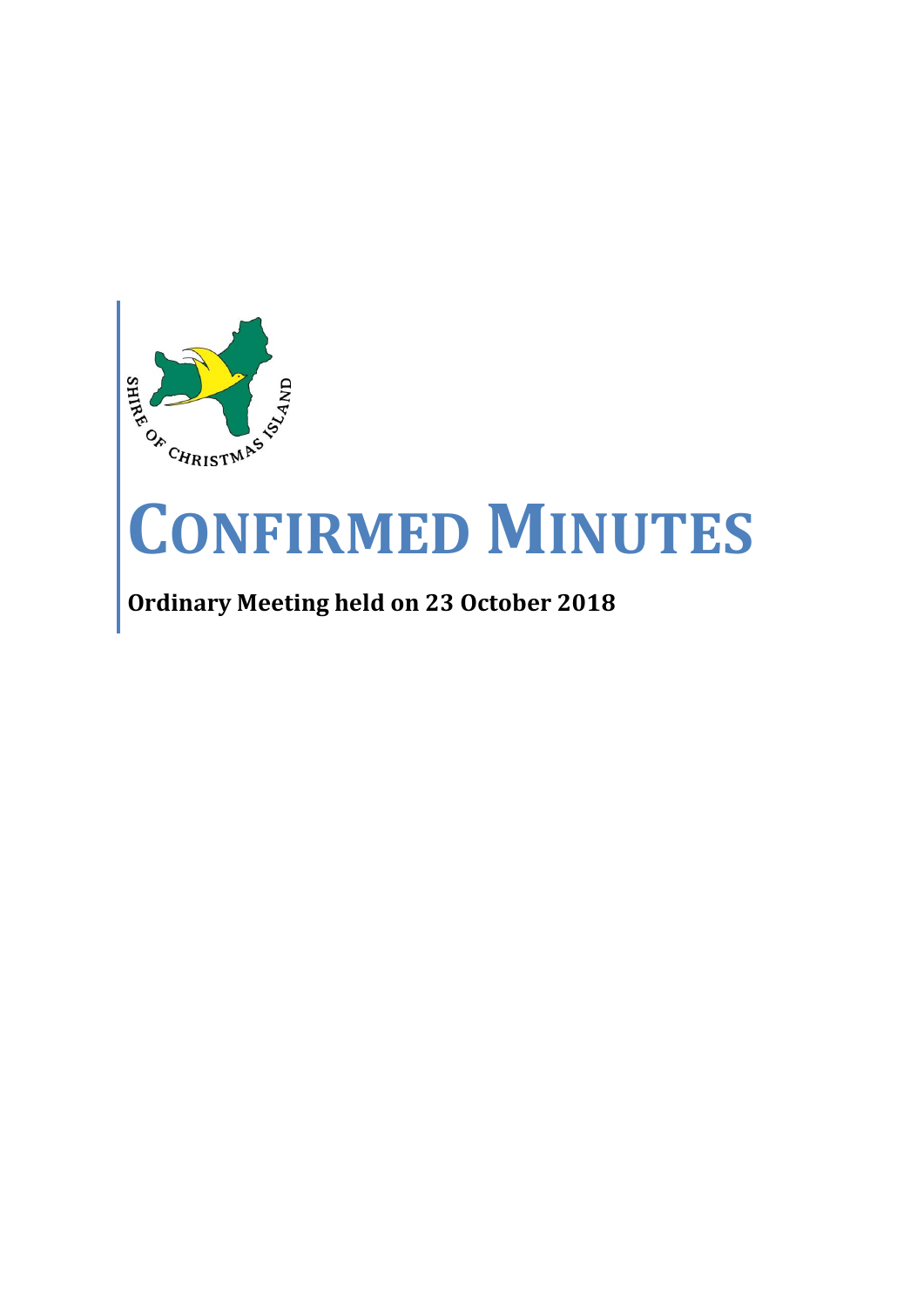

# **Minutes of the Ordinary meeting of the Shire of Christmas Island Council held at the George Fam Chambers at 7.00pm on Tuesday 23 October 2018**

| <b>Agenda</b><br>No. | <b>Item</b>                                                                                                                                                                                                                                      | Page         |  |  |  |
|----------------------|--------------------------------------------------------------------------------------------------------------------------------------------------------------------------------------------------------------------------------------------------|--------------|--|--|--|
|                      | <b>DECLARATION OF OPENING/ANNOUNCEMENT OF VISITORS</b>                                                                                                                                                                                           |              |  |  |  |
| 1                    | 1.1<br>SHIRE DEPUTY PRESIDENT DECLARED THE MEETING OPEN AT 7.00PM                                                                                                                                                                                |              |  |  |  |
|                      | RECORD OF ATTENDANCES/APOLOGIES/LEAVE OF ABSENCE GRANTED/DECLARATION OF<br><b>FINANCIAL/PROXIMITY &amp; IMPARTIALITY INTERESTS</b>                                                                                                               |              |  |  |  |
|                      | 2.1<br><b>RECORD OF ATTENDANCE</b>                                                                                                                                                                                                               |              |  |  |  |
| 2                    | 2.2<br><b>LEAVE OF ABSENCE</b>                                                                                                                                                                                                                   | $\mathbf{1}$ |  |  |  |
|                      | 2.3<br>APOLOGY                                                                                                                                                                                                                                   |              |  |  |  |
|                      | 2.4<br>DECLARATION OF FINANCIAL/IMPARTIALITY/PROXIMITY INTEREST                                                                                                                                                                                  |              |  |  |  |
| 3                    | <b>RESPONSE TO PREVIOUS PUBLIC QUESTION TAKEN ON NOTICE</b>                                                                                                                                                                                      | $\mathbf{1}$ |  |  |  |
| 4                    | <b>PUBLIC QUESTION TIME</b>                                                                                                                                                                                                                      | $\mathbf{1}$ |  |  |  |
| 5                    | <b>APPLICATION FOR LEAVE OF ABSENCE</b>                                                                                                                                                                                                          |              |  |  |  |
|                      | 5.1<br>LEAVE OF ABSENCE - CR KOH                                                                                                                                                                                                                 |              |  |  |  |
| 6                    | PETITIONS/DEPUTATIONS/PRESENTATIONS                                                                                                                                                                                                              |              |  |  |  |
| 7                    | CONFIRMATION OF MINUTES OF PREVIOUS MEETING(S)/BUSINESS ARISING FROM<br><b>PREVIOUS MEETINGS</b><br>7.1<br>MINUTES OF ORDINARY COUNCIL MEETING HELD ON 25 SEPTEMBER 2018<br>7.2<br><b>BUSINESS ARISING FROM THE MINUTES OF PREVIOUS MEETINGS</b> |              |  |  |  |
| 8                    | <b>ANNOUNCEMENTS BY THE PRESIDING MEMBER WITHOUT DISCUSSION</b>                                                                                                                                                                                  | 2            |  |  |  |
| 9                    | <b>COMMITTEE REPORTS</b>                                                                                                                                                                                                                         | 2            |  |  |  |
| 10                   | <b>OFFICER REPORTS</b>                                                                                                                                                                                                                           | 2            |  |  |  |
| 10.1                 | <b>CHIEF EXECUTIVE OFFICER</b>                                                                                                                                                                                                                   | 2            |  |  |  |
|                      | 10.1.1 NEW ORGANISATIONAL CHART                                                                                                                                                                                                                  |              |  |  |  |
| 10.2                 | <b>MANAGER FINANCE AND IT</b>                                                                                                                                                                                                                    |              |  |  |  |
|                      | 10.2.1 SCHEDULE OF ACCOUNTS - SEPTEMBER 2018                                                                                                                                                                                                     |              |  |  |  |
|                      | 10.2.2 FINANCIAL STATEMENTS - SEPTEMBER 2018                                                                                                                                                                                                     |              |  |  |  |
|                      | 10.2.3 OUTSTANDING RATES/DEBTORS REPORT SEPTEMBER 2018                                                                                                                                                                                           |              |  |  |  |

#### **TABLE OF CONTENTS**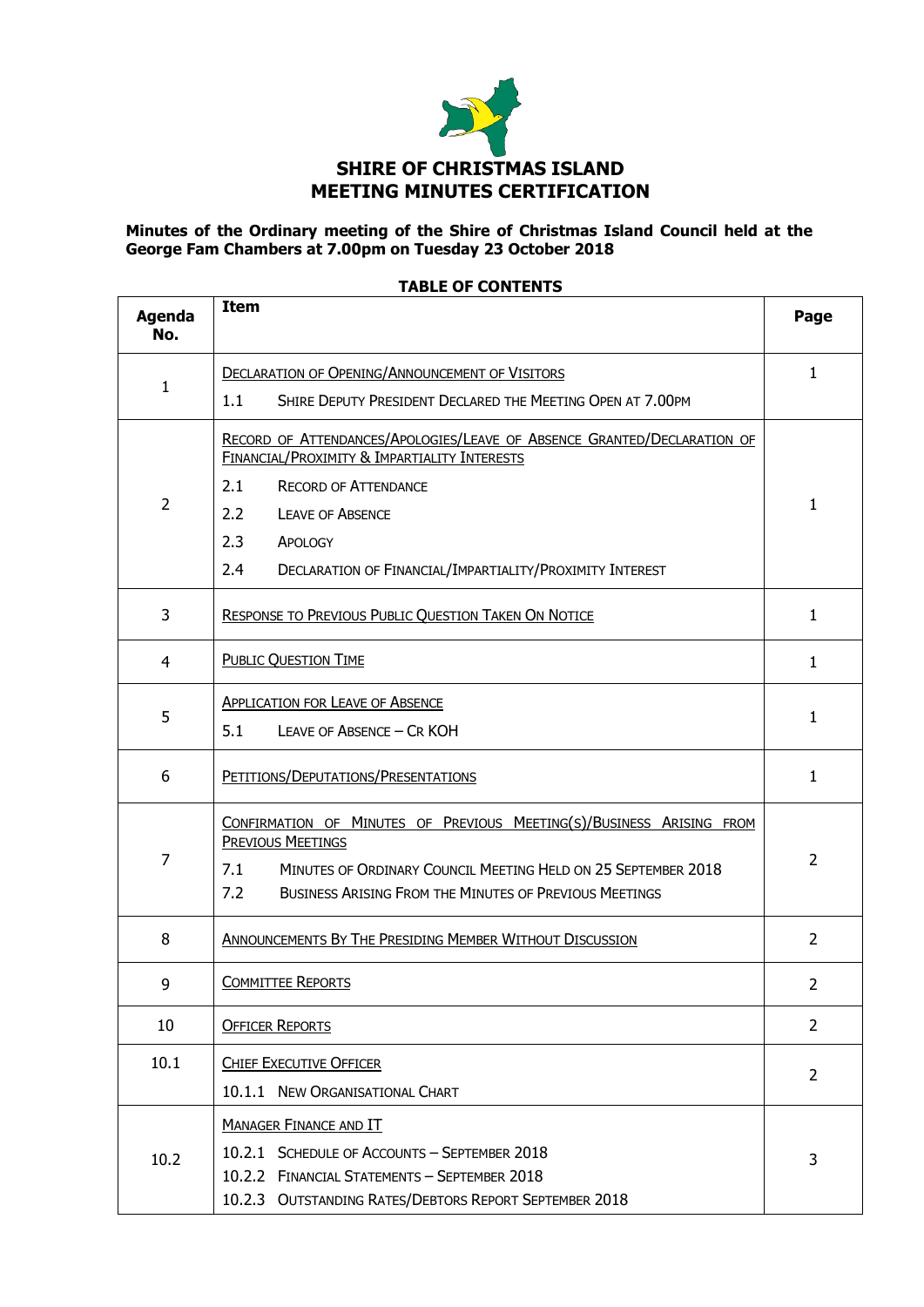| 10.3 | <b>MANAGER COMMUNITY SERVICES</b><br>10.3.1 COMMUNITY WELFARE FUND               | 3 |
|------|----------------------------------------------------------------------------------|---|
| 10.4 | <b>MANAGER WORK &amp; SERVICES</b>                                               | 3 |
| 10.5 | <b>MANAGER RECREATIONAL SERVICES</b><br>10.5.1 REPLACEMENT ROAD BROOM ATTACHMENT | 3 |
| 11   | ELECTED MEMBERS MOTIONS OF WHICH PREVIOUS NOTICE HAS BEEN GIVEN                  | 3 |
| 12   | NEW BUSINESS OF AN URGENT NATURE INTRODUCED BY DECISION OF THE MEETING           | 3 |
| 13   | <b>BEHIND CLOSED DOORS</b>                                                       | 3 |
| 14   | <b>CLOSURE OF MEETING</b><br>THE SHIRE PRESIDENT CLOSED THE MEETING AT 7.30PM    | 3 |
| 15   | DATE OF NEXT MEETING: 20 NOVEMBER 2018                                           |   |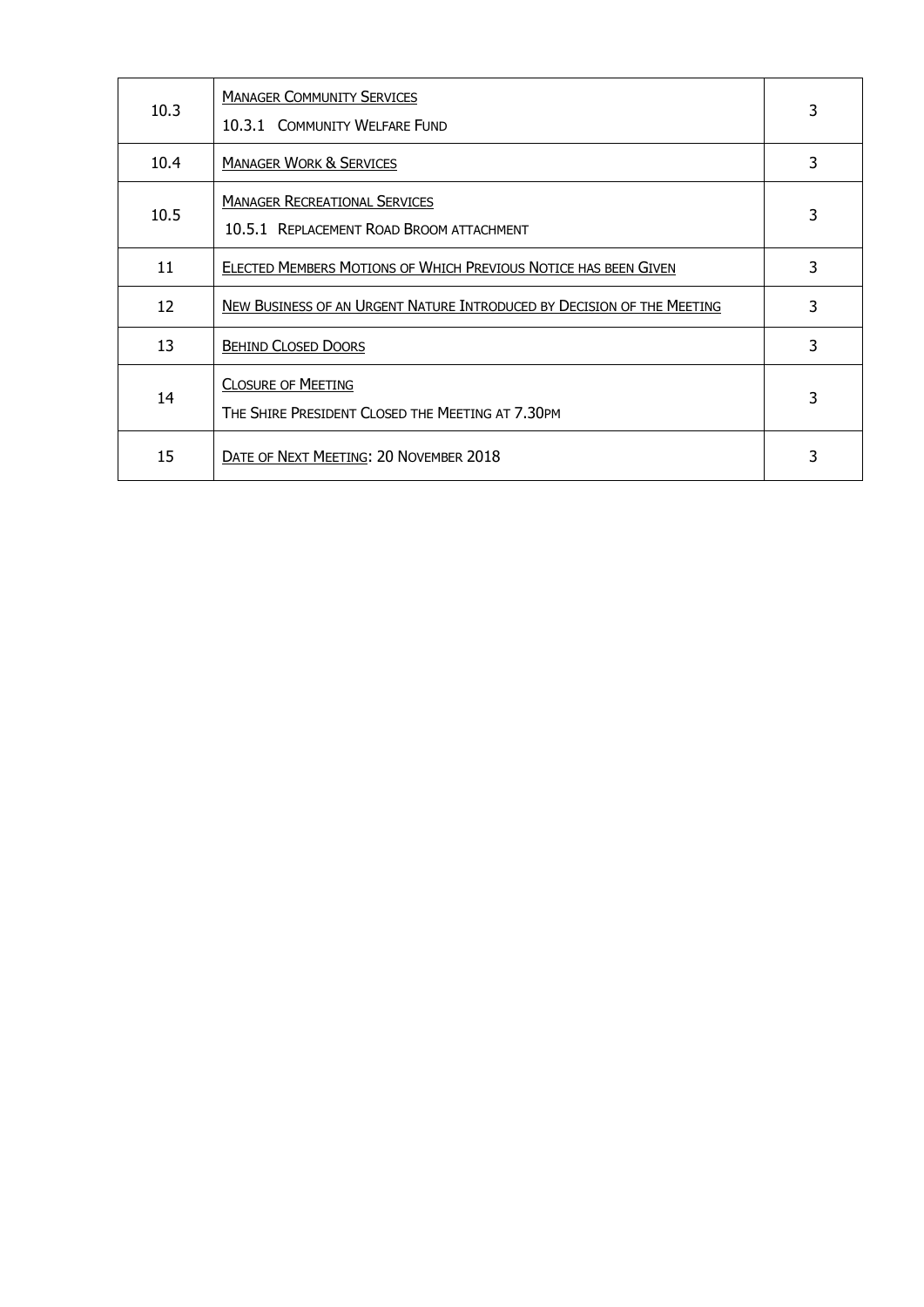

#### **CONFIRMED MINUTES**

**Ordinary Meeting of the Shire of Christmas Island held at the George Fam Chambers at 7.00pm on Tuesday 23 October 2018**

# **1 DECLARATION OF OPENING/ANNOUNCEMENT OF VISITORS**

The Shire President declared the meeting open at 7.05pm.

#### **2 RECORD OF ATTENDANCE/APOLOGIES/LEAVE OF ABSENCE/ DECLARATIONS OF FINANCIAL INTEREST**

# 2.1 **Record of Attendance**

Councillors Cr Azmi **YON**

Shire President Cr Gordon **THOMSON** Deputy President Cr Kee Heng **FOO** Cr Kelvin **LEE** Cr Philip **WOO** Cr Vincent **SAW** Cr Hafiz **MASLI**

Chief Executive Officer **David PRICE** Manager Finance and Admin **GAN** So Hon Manager Community Services **CHEW** Boon Beng Manager Works & Services Terry **CLARKE** Manager Recreation Services and Training Officer **Canadian Clivier LINES** 

Minute Taker **Shikin HASINUDIN** 

## 2.2 **Leave of Absence**

2.3 **Apologies – Crs PAL & KOH**

## 2.4 **Declarations of Financial/Impartiality/Proximity Interest**

## **3 RESPONSE TO PREVIOUS PUBLIC QUESTIONS TAKEN ON NOTICE**

The CEO advised Council that the painting of the Kampong car parks are scheduled once current works are completed.

# **4 PUBLIC QUESTION TIME**

## **5 APPLICATIONS FOR LEAVE OF ABSENCE**

## **6 PETITIONS/DEPUTATIONS/PRESENTATIONS**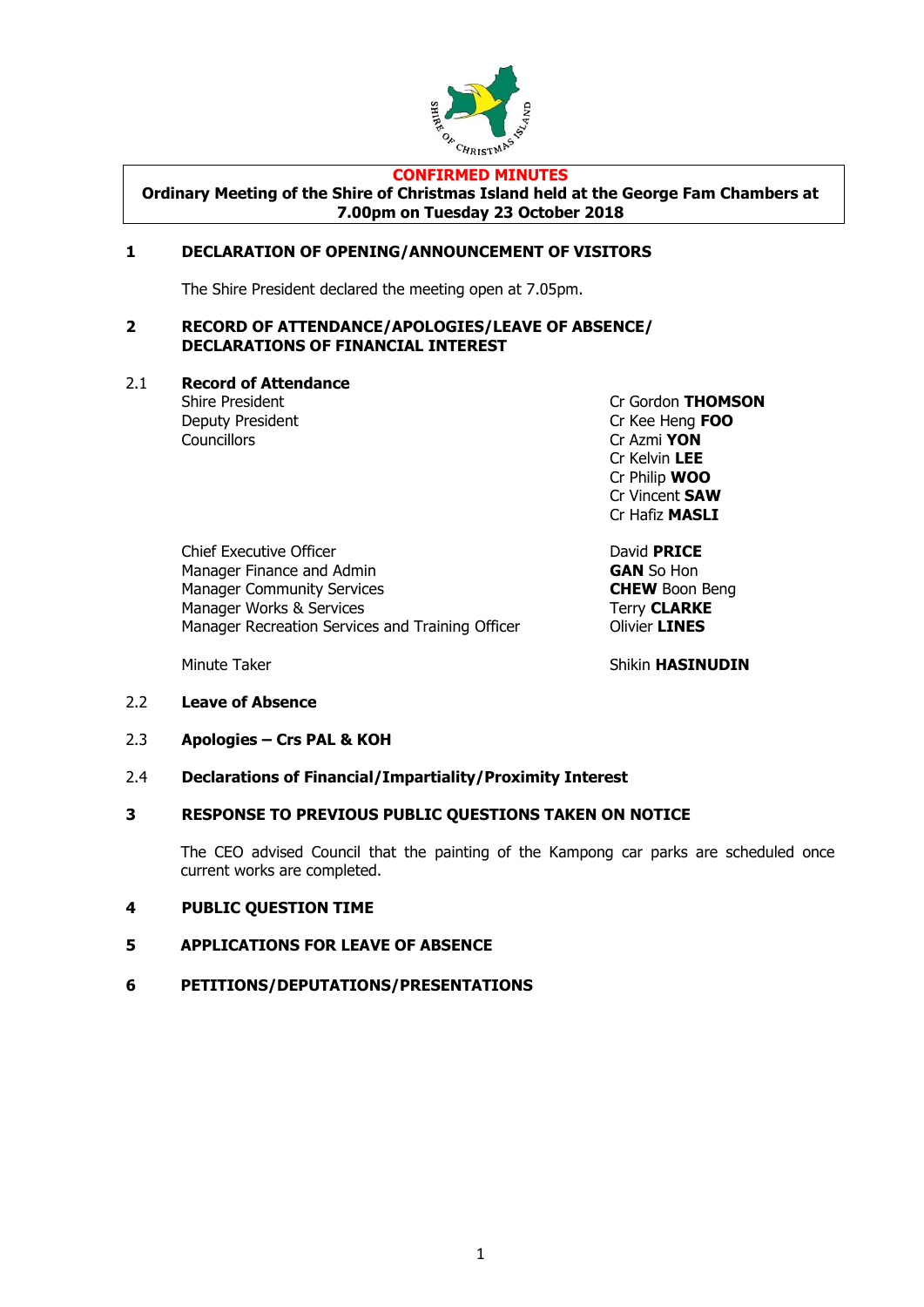# **7 CONFIRMATION OF MINUTES OF PREVIOUS MEETINGS/BUSINESS ARISING FROM THE MINUTES OF PREVIOUS MEETINGS**

#### **7.1 Minutes of Ordinary Council Meeting held on 25 September 2018** Members considered the unconfirmed minutes.

#### **Council Resolution**

**Moved: Cr WOO Seconded: Cr FOO Res. No: 82/18**

That Council adopt the unconfirmed minutes of the 25 September 2018 Council Meeting.

**Carried: 7/0**

# **7.2 Business Arising from the Minutes of Previous Meetings**

# **8 ANNOUNCEMENTS BY PRESIDING MEMBER WITHOUT DISCUSSION**

The Shire President advised Council that he and the CEO will be off Island from 26 Oct to 2 Nov for meetings with 2 Departments in Perth to discuss the Casino Licence.

The Shire President would like to thank the organisers, Olivier Lines, Chris Su, Darren Marsh and Cr Hafiz Masli and other Council Staff for preparing and running the  $60<sup>th</sup>$  Anniversary Celebrations.

## **9 REPORTS OF COMMITTEES**

# **10 REPORTS OF OFFICERS**

# **10.1 Chief Executive Officer**

10.1.1 New Organisational Chart

#### **Council Resolution**

| <b>Moved: Cr YON</b>                                                                        | Seconded: Cr SAW |  |  |  |  | <b>Res. No: 83/18</b> |  |
|---------------------------------------------------------------------------------------------|------------------|--|--|--|--|-----------------------|--|
| Council endorses the new 2018 Organisational Chart and directs the CEO to implement the new |                  |  |  |  |  |                       |  |
| structure within the Shire's operational activities.                                        |                  |  |  |  |  |                       |  |

**Carried: 7/0**

# **10.2 Manager Finance & Administration**

10.2.1 Schedule of Accounts – September 2018

## **Council Resolution**

**Moved: Cr FOO Seconded: Cr YON Res. No: 84/18**

That Council approves the expenditure as presented in September 2018 Schedule of Accounts.

**Carried: 7/0**

10.2.2 Financial Statements – September 2018

| <b>Council Resolution</b>                                                                    |     |                           |                       |  |
|----------------------------------------------------------------------------------------------|-----|---------------------------|-----------------------|--|
| <b>Moved: Cr LEE</b>                                                                         |     | <b>Seconded: Cr MASLI</b> | <b>Res. No: 85/18</b> |  |
| That Council receives the Financial Statements of the September 2018 for the Municipal Fund. |     |                           |                       |  |
| <b>Carried:</b>                                                                              | 7/0 |                           |                       |  |

10.2.3 Outstanding Rates/Debtors Report September 2018

| <b>Council Resolution</b> |     |                  |                       |
|---------------------------|-----|------------------|-----------------------|
| <b>Moved: Cr YON</b>      |     | Seconded: Cr FOO | <b>Res. No: 86/18</b> |
| The report is noted.      |     |                  |                       |
| <b>Carried:</b>           | 7/0 |                  |                       |